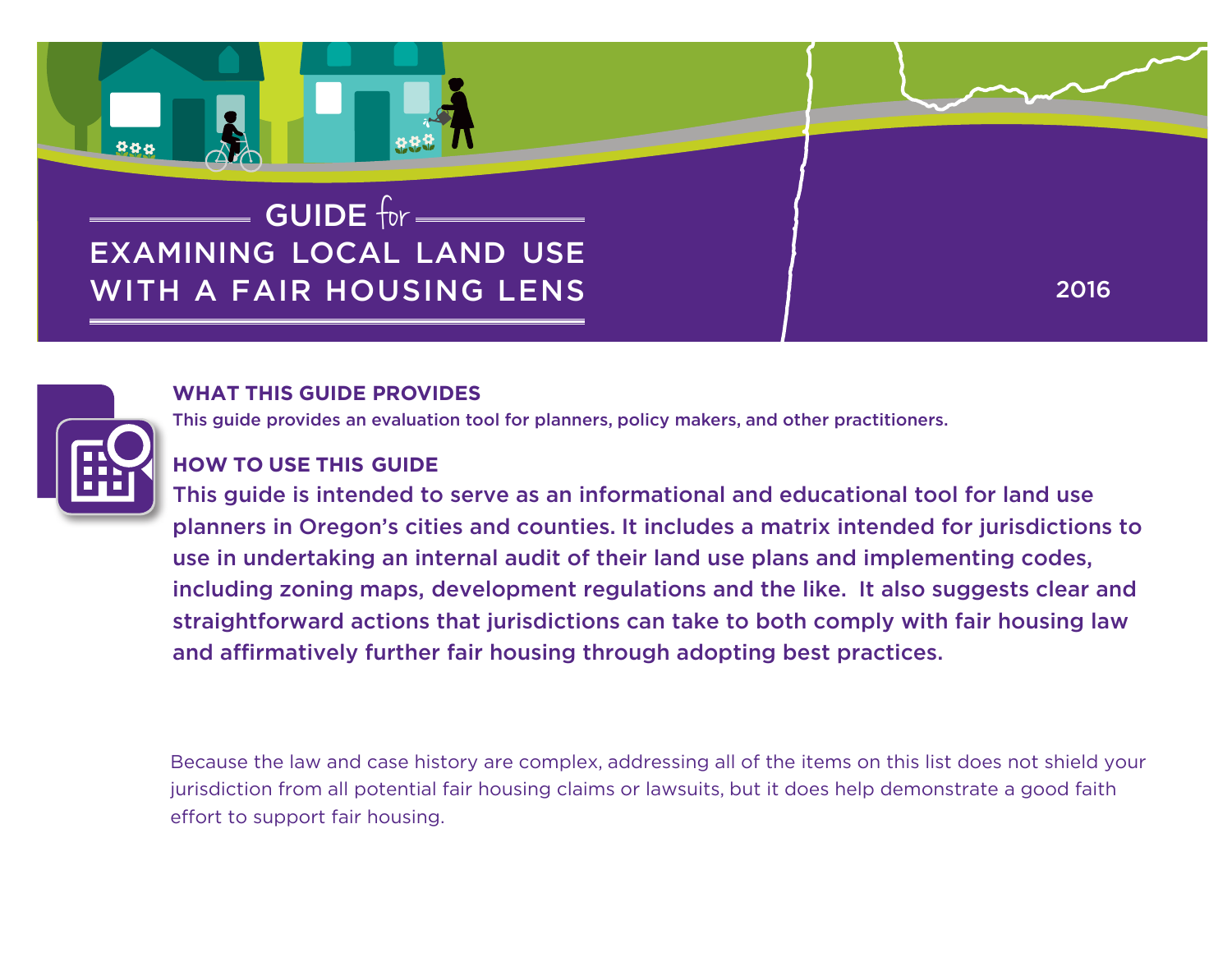### Acknowledgements

The Fair Housing Council of Oregon would like to express our gratitude for the generous assistance provided by these additional contributors. This work would not have been possible without their expertise, counsel, and wisdom.

- Lisa Bates, Professor, Portland State University Urban Studies Department
- **Bill Carpenter, Chief Information Officer, Oregon Housing and Community Services**
- Karen Clearwater, Regional Advisor to the Dept., Oregon Housing and Community Services
- Alyssa Cudmore, Former FHCO Equity Specialist
- Tom Cusack, Oregon Housing Blog publisher
- Gordon Howard, Urban Planning Specialist, Oregon Dept. of Land Conservation and Development
- Ellen Johnson, Attorney, Oregon Law Center and Housing Land Advocates member
- Beth Kaye, FHCO board member and land use policy expert
- Leon Laptook, Affordable housing advocate
- Sue Lind, Housing developer
- Jenny Logan, Community Alliance of Tenants and Housing Land Advocates member
- Deb Meihoff, AICP, Communitas LLC
- Nancy Murray, FHCO board member and community development lawyer
- Bob Rindy, Senior Policy Analyst, Oregon Dept. of Land Conservation and Development
- Yesenia Sanchez, Housing Developer, Community Action Team (serving Columbia, Tillamook, and Clatsop Counties)
- Ed Sullivan, Land use attorney, Garvey Schubert Barer, and Housing Land Advocates member
- John VanLandingham, FHCO board member and attorney, Lane County Legal Aid

This guide was prepared for the Fair Housing Council of Oregon by Andrée Tremoulet, Ph.D., of Commonworks Consulting, in collaboration with **Deb Meihoff**, AICP, of Communitas LLC. For further information, see www.commonworksconsulting.com or contact andree@commonworksconsulting.com.

Design work for this guide was developed by Dana Visse, Design and Consulting.

The work that provided the basis for this guide was supported by funding under a grant with the U.S. Department of Housing and Urban Development. The substance and findings of the work are dedicated to the public. The authors and publisher are solely responsible for the accuracy of the statements and interpretations contained in this guide. Such interpretations do not necessarily reflect the views of the Federal Government.



www.fhco.org **Process Purple Field with Revered Text and Symbol** (503) 223-8197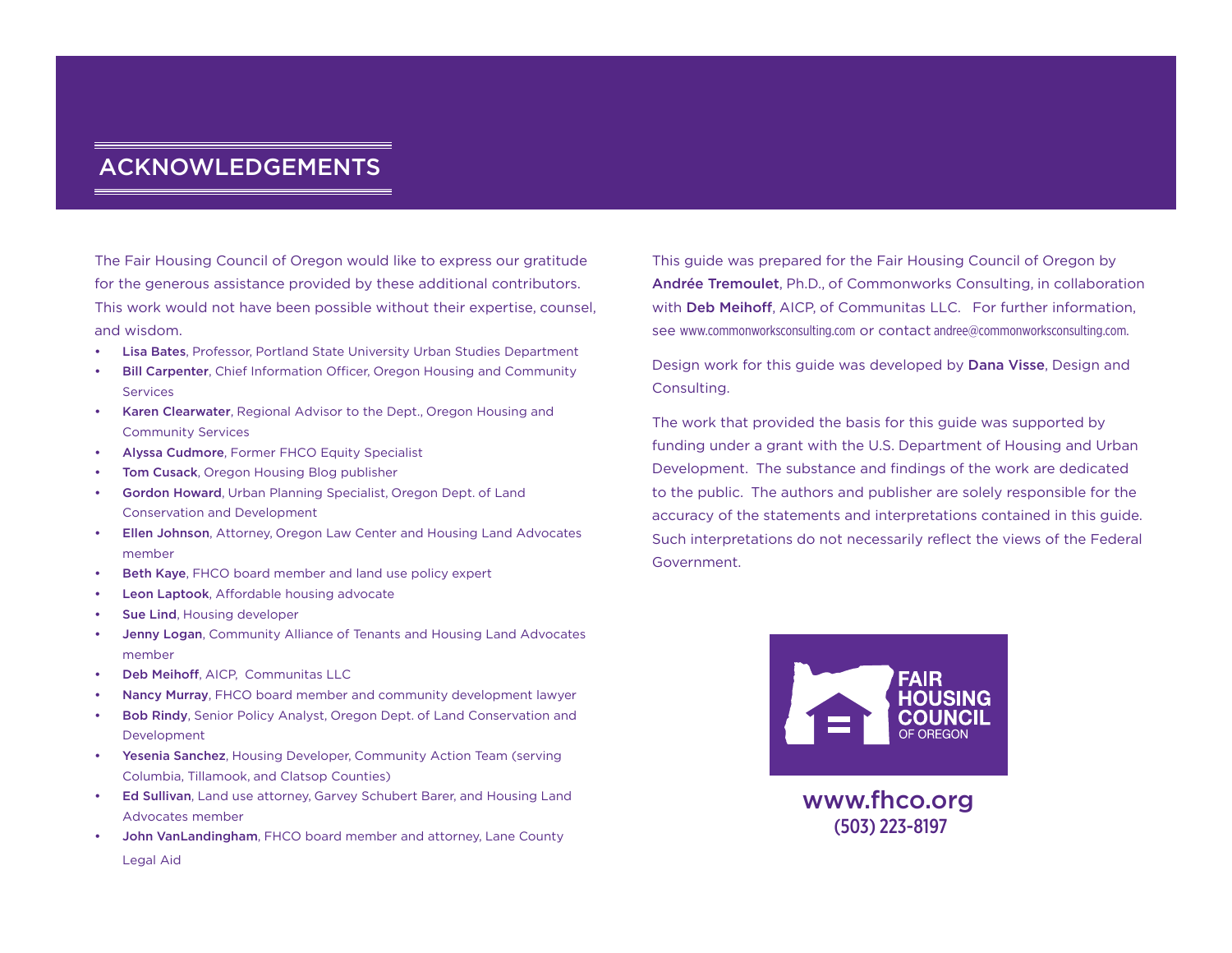# **INTRODUCTION**



#### How Fair Housing Friendly Are Your Plans, Codes and Practices?

Many planners may not be aware of the fair housing implications of land use plans and implementing codes and how they can play an important role in promoting fair access to decent housing—a human necessity and a pathway to accessing other opportunities—for all. Where one lives determines the quality of the air one breathes, the schools children attend, the availability of active transportation options or outdoor space or whether healthy food choices can be found nearby. Housing is a platform for accessing life's needs and opportunities. While public and private investment may determine what ultimately gets built, planners and other public officials help create and manage the community blueprint through publicly-approved plans and codes.

The tools of planning—comprehensive plans, zoning maps, implementing codes and

practices—are used to help shape the range of housing opportunities in a community. For example, these tools affect the land available for needed housing, the cost of development, the processes that applicants must follow (including notice requirements and public hearings) and the overall complexity of the development process. All of these items have a direct impact on the cost, design and supply of housing for people of varying backgrounds and abilities. The location of housing of various types—in asset-rich or environmentally-poor areas has significant implications for residents. Throughout history, certain groups of people have been precluded from accessing assetrich housing or were otherwise limited in their choice of housing options.

To address these inequities, federal fair housing law, first enacted by Congress as Title VIII of the Civil Rights Act of 1968, prohibits discrimination in housing based on race, color, religion, national origin, sex, disability or familial status (the presence of children in the household)-the seven federal protected classes. Oregon law also prohibits discrimination based on source of income, marital status, sexual orientation (gender identity), and being a domestic violence survivor. The law applies to public entities, private businesses, nonprofits and individuals.

Fair housing law does not pre-empt the ability of local government to regulate land use and zoning. However, local governments may not exercise that authority in a way that is inconsistent with federal fair housing law. Stated simply, local laws cannot overtly or otherwise have the effect of discriminating against individuals in housing on the basis of protected class.

Since the Civil Rights Era, most jurisdictions have attempted to move away from overtly discriminatory plans, codes and practices. However, vestiges sometimes remain as outdated definitions, ways of separating uses or criteria triggering conditional use permits. They may also exist as policies and practices that do not appear discriminatory on the surface but, in fact or in practice, have a disparate impact on one or more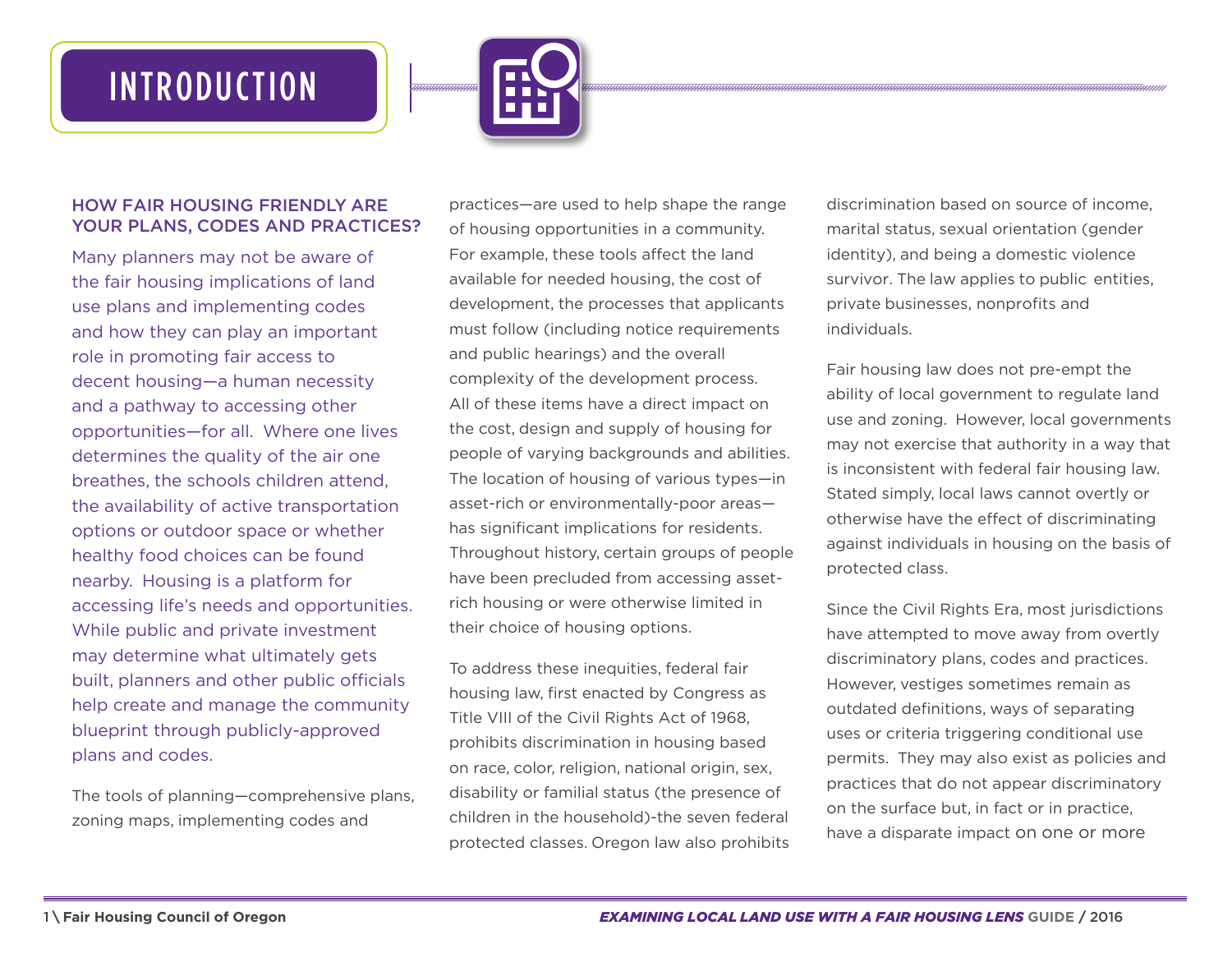# FAIR HOUSING



protected classes. A disparate impact occurs when a policy or action has a negative effect on a higher proportion of members of a protected class than those not in a protected class. Overt discrimination and disparate impact are both violations of federal fair housing law.

#### Fair Housing, Affordable Housing and Needed Housing

Fair housing and affordable housing are related, but distinct, concepts. Generally, housing is considered to be affordable when low income households (those whose incomes are at or below 60% of area median income, adjusted for family size, as determined by HUD) spend no more than 30% of their gross income on housing costs, including rent and essential utilities. Many, but by no means all, individuals who are members of protected classes need affordable housing. The degree to which there is an overlap between the population needing access to affordable housing and those who are protected by fair housing law varies from jurisdiction to jurisdiction. While this guide primarily focuses on ways land use plans

and implementing codes can support fair housing, it also contains suggestions relevant to supporting the development of affordable housing.

Fair housing and affordable housing also relate to a concept familiar to planners in Oregon: needed housing, defined in ORS 197.303 as "housing types determined to meet the need shown for housing within an urban growth boundary at particular price ranges and rent levels," including specified housing types, such as attached and detached single-family housing and multiple family housing for both owner and renter occupancy, government-assisted housing, mobile home parks, manufactured homes on individual lots and housing for farmworkers. The buildable lands provision (ORS 197.286) addresses requirements pertaining to land supply for needed housing. Oregon land use law thus helps ensure that comprehensive plans and implementing codes do not preclude the development of affordable housing (exclusionary zoning), but it does not ensure that affordable housing will actually

get built. Some of the topics covered in the second section of this checklist suggest ways that local codes can include additional provisions to support the development of affordable housing.

The housing needs analysis required of Oregon municipalities provides an opportunity to affirmatively further fair housing. While this guide does not provide comprehensive guidance on undertaking a housing needs analysis, it does contain recommendations for how to increase the land supply available for affordable and fair housing purposes, primarily through removing regulatory barriers. In addition to these solutions, jurisdictions may elect to affirmatively further fair housing by defining a few specific housing types utilized extensively by protected classes (e.g., group homes) as needed housing. Here's why: ORS 197.307 requires that, once a need for a particular housing type has been established, that housing type must be a permitted use in one or more zoning districts with sufficient buildable land to satisfy that need, and that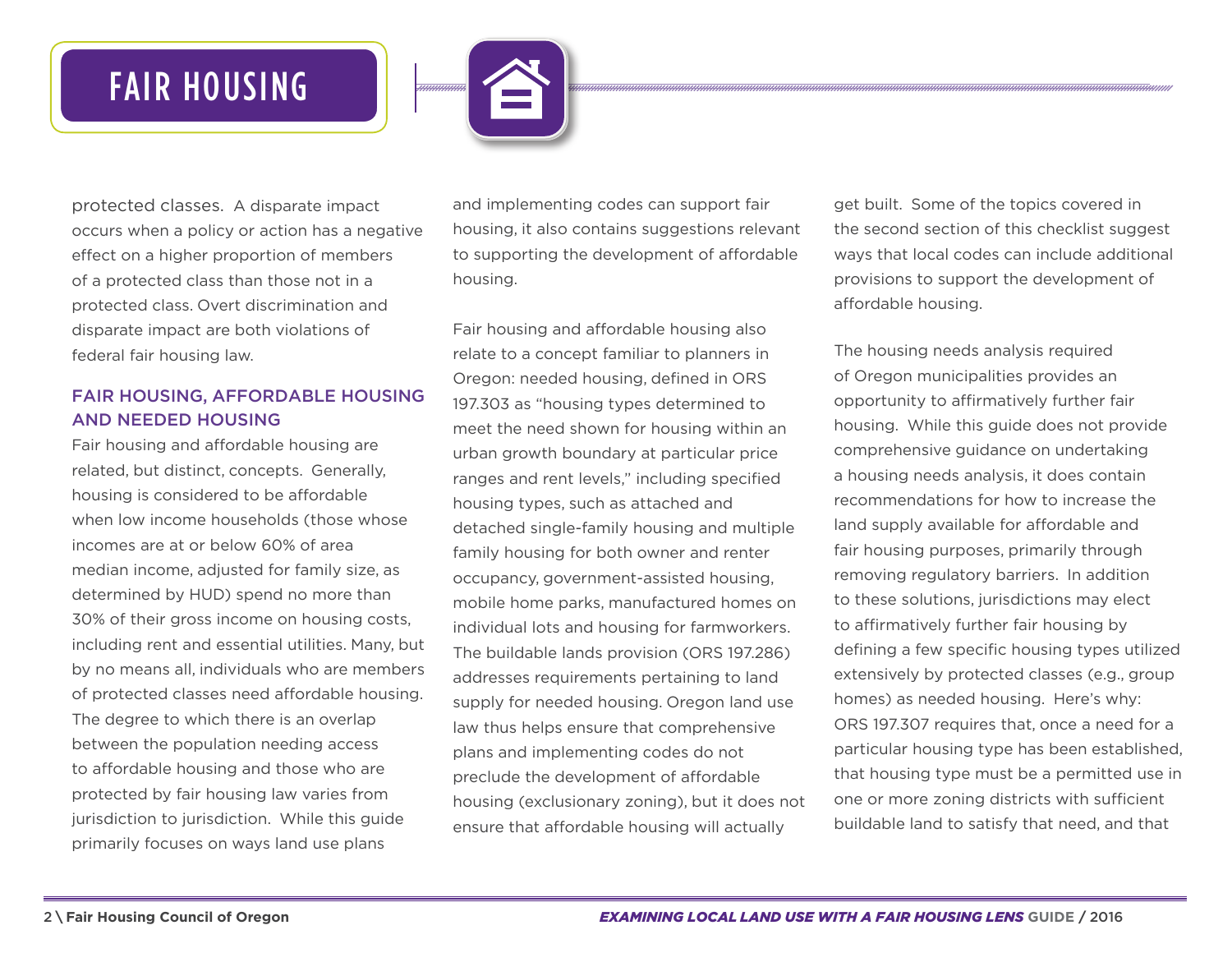# FAIR HOUSING



only clear and objective standards, conditions and procedures that do not discourage development of the housing through unreasonable cost or delay may be applied.

#### Affirmatively Furthering Fair Housing, Now and On the Horizon

Jurisdictions that receive federal funds, either directly from a federal agency or indirectly through the State of Oregon, are required to affirmatively further fair housing. In addition, governments and states that receive Community Development Block Grants (CDBG), HOME Investment Partnerships (HOME), Emergency Solutions Grants (ESG) or Housing Opportunities for Persons with AIDS (HOPWA) funds directly from the US Department of Housing and Urban Development (HUD), as well as public housing agencies (PHAs), are required to formally analyze impediments to housing choice on a periodic basis and then prepare and implement plans to address those impediments.

On July 19, 2013, the US Department of Housing and Urban Development issued a new proposed rule regarding how HUDfunded jurisdictions must undertake that analysis. The proposed rule identifies four areas for local action: improving integrated living patterns and overcoming historic patterns of segregation; reducing racial and ethnic concentrations of poverty; reducing disparities in access to community assets such as education, transit access and employment, as well as exposure to environmental health hazards and other stressors that harm a person's quality of life; and responding to disproportionate housing needs by protected class. The land use and planning implications of this proposed rule are substantial and may, if adopted, stimulate a new level of dialogue between local housing agencies and planning departments in the jurisdictions to which it applies.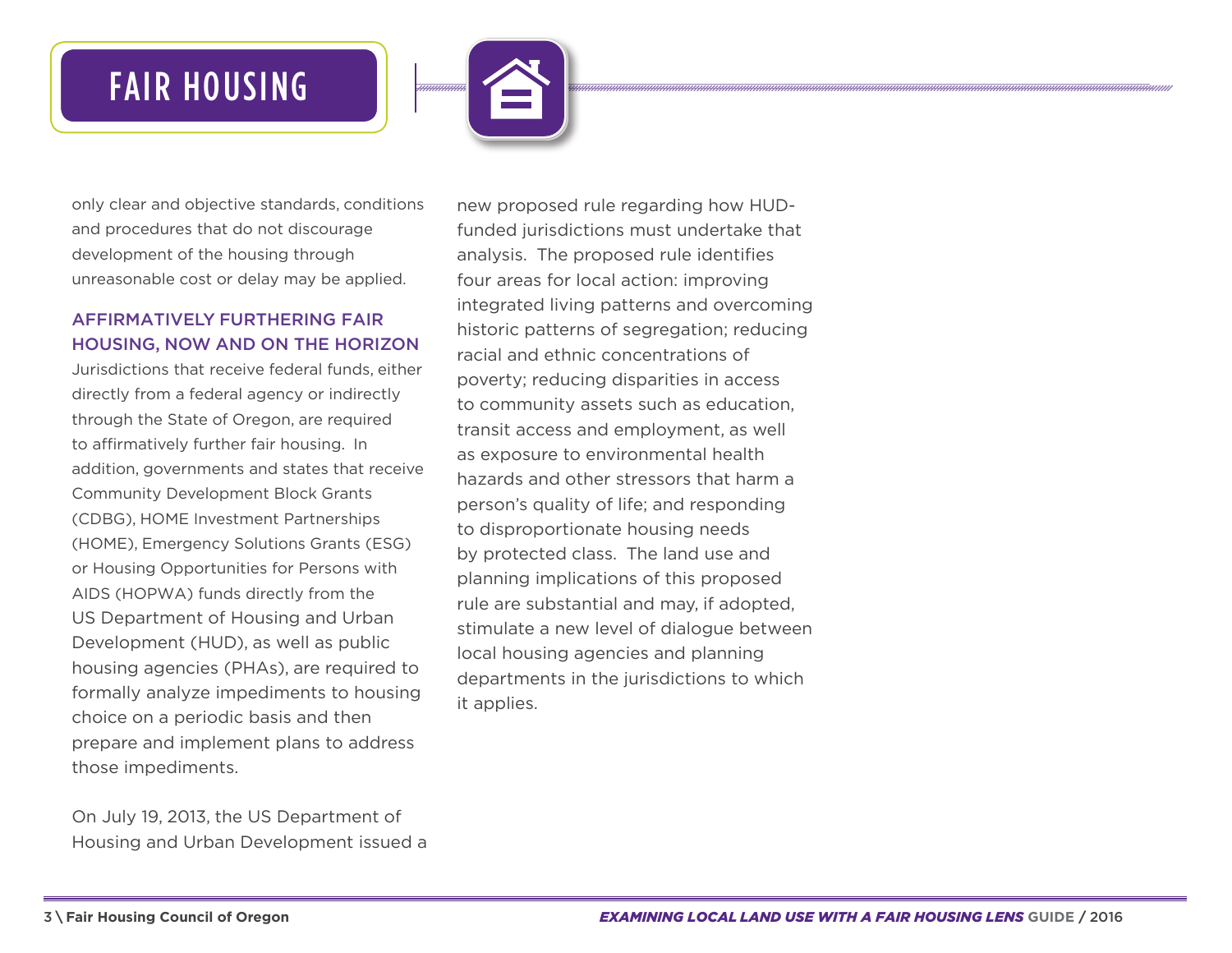## How Fair Housing Friendly Are Your Plans, Codes, and Practices?

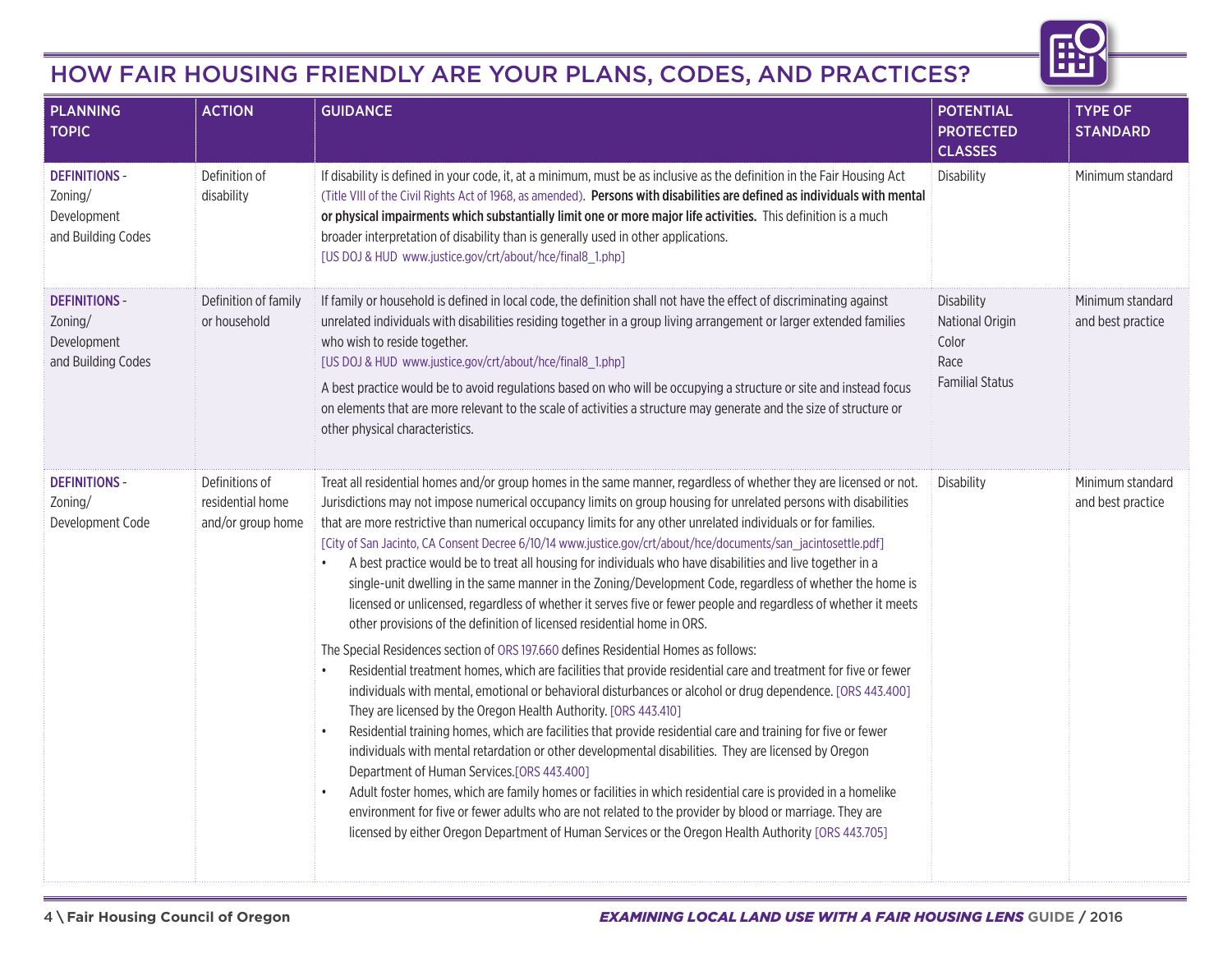| <b>PLANNING</b><br><b>TOPIC</b>                          | <b>ACTION</b>                                         | <b>GUIDANCE</b>                                                                                                                                                                                                                                                                                                                                                                                                                                                                                                                                                                                                                                                                                                                                                                                                                                                                                                                                                                                                                                                                                                                                                                                                                                                                                                                                                                                                                                                                                                                                                                       | <b>POTENTIAL</b><br><b>PROTECTED</b><br><b>CLASSES</b> | <b>TYPE OF</b><br><b>STANDARD</b>     |
|----------------------------------------------------------|-------------------------------------------------------|---------------------------------------------------------------------------------------------------------------------------------------------------------------------------------------------------------------------------------------------------------------------------------------------------------------------------------------------------------------------------------------------------------------------------------------------------------------------------------------------------------------------------------------------------------------------------------------------------------------------------------------------------------------------------------------------------------------------------------------------------------------------------------------------------------------------------------------------------------------------------------------------------------------------------------------------------------------------------------------------------------------------------------------------------------------------------------------------------------------------------------------------------------------------------------------------------------------------------------------------------------------------------------------------------------------------------------------------------------------------------------------------------------------------------------------------------------------------------------------------------------------------------------------------------------------------------------------|--------------------------------------------------------|---------------------------------------|
| <b>DEFINITIONS -</b><br>Zoning/<br>Development Code      | Definition of<br>residential facility                 | Treat all residential facilities in the same manner, regardless of whether they are licensed or not. Jurisdictions may<br>not impose numerical occupancy limits on group housing for unrelated persons with disabilities that are more<br>restrictive than numerical occupancy limits for any other unrelated individuals or for families.<br>[City of San Jacinto, CA Consent Decree 6/10/14, www.justice.gov/crt/about/hce/documents/san_jacintosettle.pdf]<br>The Special Residences section of ORS 197.660 defines Residential Facilities as follows:<br>Residential care facilities, which are facilities that provide residential care in one or more buildings on<br>$\bullet$<br>contiguous properties for six or more socially dependent individuals or individuals with physical disabilities.<br>[ORS 443.400] Licensed by Department of Human Services. [ORS 443.410]<br>Residential training facilities, which are facilities that provide residential care and training in one or more<br>$\bullet$<br>buildings on contiguous properties for six or more individuals with mental retardation or other developmental<br>disabilities. [ORS 443.400] Licensed by Department of Human Services. [ORS 443.410]<br>Residential treatment facilities, which are facilities that provide residential care and treatment in one or<br>$\bullet$<br>more buildings on contiguous properties for six or more individuals with mental, emotional or behavioral<br>disturbances or alcohol or drug dependence. [ORS 443.400] Licensed by Oregon Health Authority.<br>[ORS 443.410] | <b>Disability</b>                                      | Minimum standard                      |
| <b>USE RESTRICTIONS -</b><br>Zoning/<br>Development Code | Zoning for<br>residential homes<br>and/or group homes | Jurisdictions may not impose restrictions on housing for persons with disabilities that are not imposed on housing<br>for an equal or greater number of persons without disabilities, regardless of whether the housing is licensed or not.<br>[City of San Jacinto, CA Consent Decree 6/10/14]<br>Residential homes (see definitions above) must be a permitted use in all residential zones and in any commercial<br>zone which allows single-unit dwellings. [ORS 197.660 through ORS 197.670]<br>Your code must not impose use restrictions on licensed residential homes that are not imposed on other single-<br>$\bullet$<br>unit dwellings. [ORS 197.660 through ORS 197.670, www.justice.gov/crt/about/hce/documents/san_jacintosettle.pdf]<br>Your code must not impose restrictions or standards on residential homes or group homes that are based on<br>the degree to which the residents are disabled.<br>Your code must not treat licensed residential homes and unlicensed residential homes/group homes<br>differently. [City of San Jacinto, CA Consent Decree 6/10/14]<br>A best practice is to apply the same guidelines to all structures that have the size and physical characteristics of<br>single-unit dwellings and involve a scale of activity similar to that of single-unit dwellings occupied by families.                                                                                                                                                                                                                                             | <b>Disability</b>                                      | Minimum standard<br>and best practice |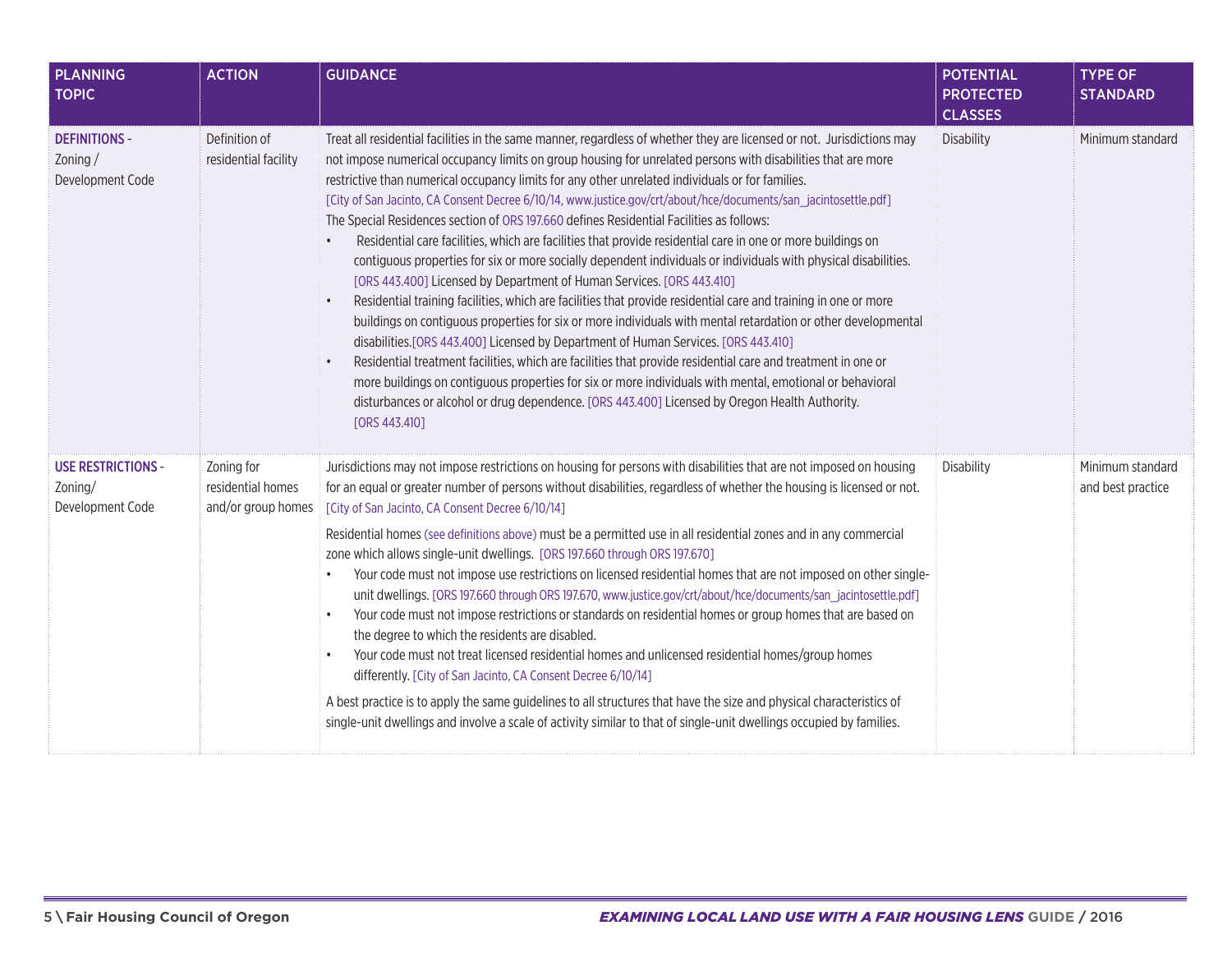| <b>PLANNING</b><br><b>TOPIC</b>                                                   | <b>ACTION</b>                                                           | <b>GUIDANCE</b>                                                                                                                                                                                                                                                                                                                                                                                                                                                                                                                                                                                                                                                                                                                                                                                                                                                                                                                                                                                                                                                                                                                                                                                                                                                                                                      | <b>POTENTIAL</b><br><b>PROTECTED</b><br><b>CLASSES</b> | <b>TYPE OF</b><br><b>STANDARD</b>     |
|-----------------------------------------------------------------------------------|-------------------------------------------------------------------------|----------------------------------------------------------------------------------------------------------------------------------------------------------------------------------------------------------------------------------------------------------------------------------------------------------------------------------------------------------------------------------------------------------------------------------------------------------------------------------------------------------------------------------------------------------------------------------------------------------------------------------------------------------------------------------------------------------------------------------------------------------------------------------------------------------------------------------------------------------------------------------------------------------------------------------------------------------------------------------------------------------------------------------------------------------------------------------------------------------------------------------------------------------------------------------------------------------------------------------------------------------------------------------------------------------------------|--------------------------------------------------------|---------------------------------------|
| <b>PERMITTING -</b><br>Zoning/<br>Development Code                                | Process to develop<br>residential homes<br>and/or group homes           | Do not impose restrictions on housing for persons with disabilities that are not imposed on housing for an equal or<br>greater number of persons without disabilities, regardless of whether the housing is licensed or not.<br>[fCity of San Jacinto, CA Consent Decree 6/10/14, www.justice.gov/crt/about/hce/documents/san_jacintosettle.pdf]<br>Your code must not impose notice criteria on licensed residential homes that are not required for single-unit<br>dwellings.<br>Your code must not impose impact or permit fees on licensed residential homes that it does not impose on<br>other single-unit dwellings.<br>A best practice would be to apply the same guidelines to all structures that have the size and physical characteristics<br>of single-unit dwellings and involve a scale of activity similar to that of single-unit dwellings occupied by families.                                                                                                                                                                                                                                                                                                                                                                                                                                    | <b>Disability</b>                                      | Minimum standard<br>and best practice |
| <b>DEVELOPMENT AND</b><br><b>DESIGN STANDARDS -</b><br>Zoning/Development<br>Code | Development<br>standards for<br>residential homes<br>and/or group homes | Jurisdictions may not impose restrictions on housing for persons with disabilities that are not imposed on housing<br>for an equal or greater number of persons without disabilities, regardless of whether the housing is licensed or not.<br>[City of San Jacinto, CA Consent Decree 6/10/14 http://www.justice.gov/crt/about/hce/documents/san_jacintosettle.pdf]<br>This includes:<br>Your code must not impose design requirements on licensed residential homes that it does not impose on<br>$\bullet$<br>other single-unit dwellings.<br>Your code must not impose siting criteria on licensed residential homes or group homes (e.g., no residential<br>homes within 1000 feet of each other) that it does not impose on other single-unit dwellings. Note: This may<br>be permissible if there is a current and real concern that residential homes are segregated in a certain area,<br>separate from the general population AND there is no other way to achieve integration.<br>[US DOJ & HUD http://www.justice.gov/crt/about/hce/final8_1.php ]<br>A best practice would be to apply the same guidelines to all structures that have the size and physical characteristics<br>of single-unit dwellings and involve a scale of activity similar to that of single-unit dwellings occupied by families. | Disability                                             | Minimum standard<br>and best practice |
| <b>USE RESTRICTIONS -</b><br>Zoning/<br>Development Code                          | Zoning for<br>residential facilities                                    | Residential facilities (see definition above) must be a permitted use in any zone where multi-unit housing is a<br>permitted use [ORS 197.667]. Residential facilities must be a permitted or conditional use in any zone where multi-<br>unit housing is a conditional use. [ORS 197.667]<br>Your code must not impose use restrictions on residential facilities that are not imposed on multi-unit housing.<br>$\bullet$<br>Your code must not impose restrictions or standards on residential facilities based on the degree to which the<br>residents are disabled.                                                                                                                                                                                                                                                                                                                                                                                                                                                                                                                                                                                                                                                                                                                                             | <b>Disability</b>                                      | Minimum standard                      |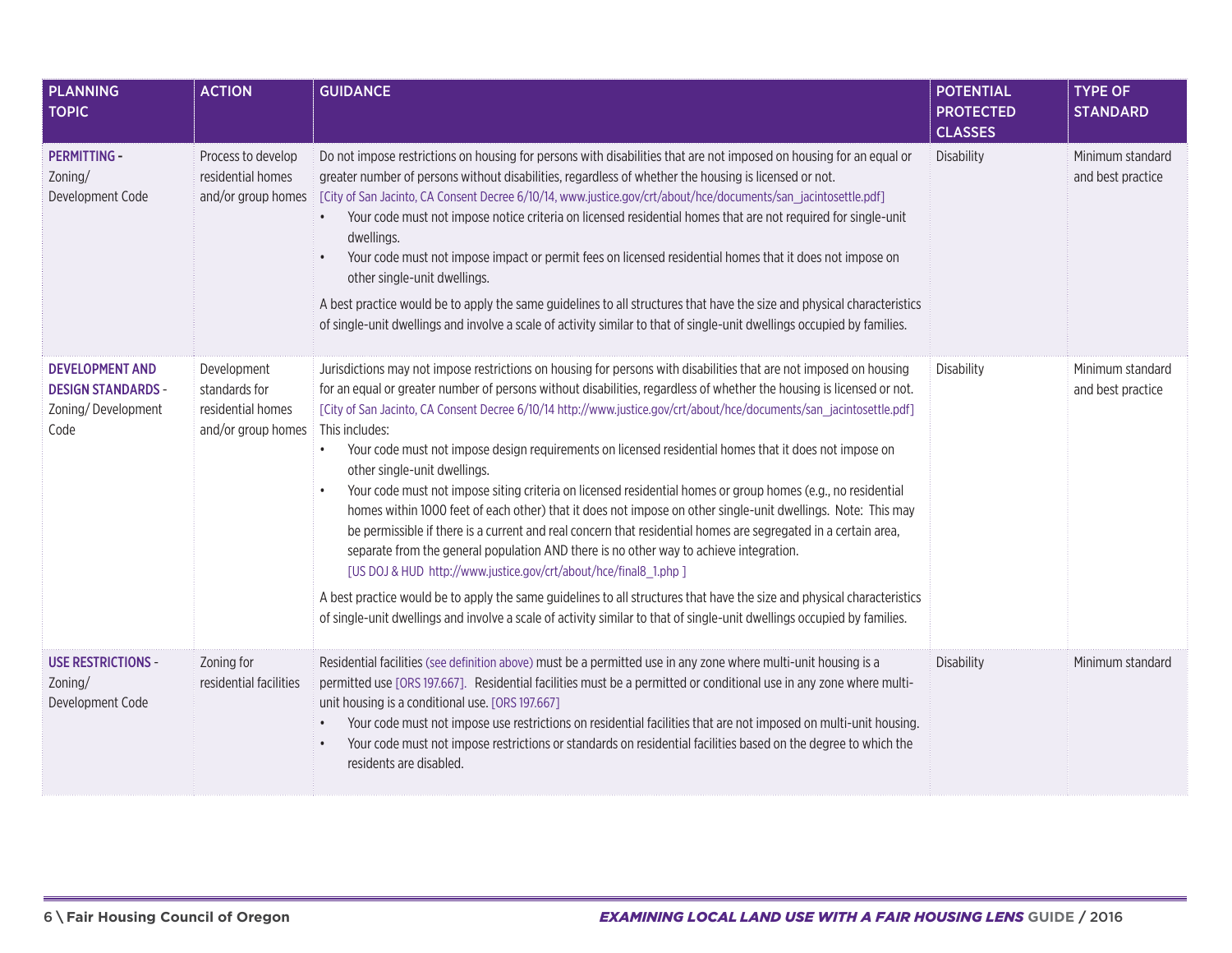| <b>PLANNING</b><br><b>TOPIC</b>                                                                                                         | <b>ACTION</b>                                                                                                                                                                                                                                                                                                                                                                                                                                                                                                                                                                                                                                                                                                                                                                                                                                                                                                                                                                                                                                                                              | <b>GUIDANCE</b>                                                                                                                                                                                                                                                                                                                                                                                                                                                                                                                                                                                             | <b>POTENTIAL</b><br><b>PROTECTED</b><br><b>CLASSES</b> | <b>TYPE OF</b><br><b>STANDARD</b>     |
|-----------------------------------------------------------------------------------------------------------------------------------------|--------------------------------------------------------------------------------------------------------------------------------------------------------------------------------------------------------------------------------------------------------------------------------------------------------------------------------------------------------------------------------------------------------------------------------------------------------------------------------------------------------------------------------------------------------------------------------------------------------------------------------------------------------------------------------------------------------------------------------------------------------------------------------------------------------------------------------------------------------------------------------------------------------------------------------------------------------------------------------------------------------------------------------------------------------------------------------------------|-------------------------------------------------------------------------------------------------------------------------------------------------------------------------------------------------------------------------------------------------------------------------------------------------------------------------------------------------------------------------------------------------------------------------------------------------------------------------------------------------------------------------------------------------------------------------------------------------------------|--------------------------------------------------------|---------------------------------------|
| <b>USE RESTRICTIONS -</b><br>Zoning $/$<br>Development Code                                                                             | Zoning for group<br>living structures<br>and shared living<br>other than licensed<br>residential facilities                                                                                                                                                                                                                                                                                                                                                                                                                                                                                                                                                                                                                                                                                                                                                                                                                                                                                                                                                                                | Your code may regulate a facility (other than a licensed residential facility) that serves a group of unrelated persons<br>who live together in a structure larger than a single-unit dwelling. Examples of group living structures that provide<br>sleeping areas and at least one set of cooking and sanitary facilities include senior housing, congregate living and<br>assisted living facilities. However, such regulations must not discriminate against the residents on the basis of race,<br>color, national origin, religion, sex, disability or familial status (families with minor children). | NA                                                     | NA                                    |
| <b>USE RESTRICTIONS,</b><br><b>DEVELOPMENT</b><br><b>STANDARDS, VARIANCES,</b><br><b>OR PROCEDURES -</b><br>Zoning/<br>Development Code | Establishing housing<br>types that benefit<br>protected classes as<br>needed housing                                                                                                                                                                                                                                                                                                                                                                                                                                                                                                                                                                                                                                                                                                                                                                                                                                                                                                                                                                                                       | If your housing needs analysis establishes that a need for a particular housing type exists, then that housing type:<br>Must be a permitted use in one or more zoning districts with sufficient buildable land to satisfy that need; and<br>$\bullet$<br>Only clear and objective standards, conditions and procedures that do not discourage development of the<br>$\bullet$<br>housing through unreasonable cost or delay may be applied [ORS 197.307]                                                                                                                                                    | All                                                    | Best practice                         |
| <b>USE RESTRICTIONS -</b><br>Zoning/Development<br>Code                                                                                 | Zoning for onsite<br>services                                                                                                                                                                                                                                                                                                                                                                                                                                                                                                                                                                                                                                                                                                                                                                                                                                                                                                                                                                                                                                                              | A residential facility with onsite services available to both residents and nonresidents of the facility should be a<br>permitted use in commercial zones or mixed use zones that allow combined residential and commercial uses.                                                                                                                                                                                                                                                                                                                                                                           | <b>Disability</b>                                      | Best practice                         |
| <b>MAPPING AND</b><br><b>BUILDABLE LANDS</b><br><b>INVENTORY -</b><br>Zoning/Development<br>Code                                        | Zoning for onsite<br>services                                                                                                                                                                                                                                                                                                                                                                                                                                                                                                                                                                                                                                                                                                                                                                                                                                                                                                                                                                                                                                                              | Your community should have developable land or available sites in commercial or mixed use zones that allow<br>combined residential and commercial uses to accommodate residential facilities with services for non-residents and<br>residents.                                                                                                                                                                                                                                                                                                                                                              | <b>Disability</b>                                      | Best practice                         |
| <b>DEVELOPMENT</b><br><b>STANDARDS, VARIANCES,</b><br><b>OR PROCEDURES -</b><br>Zoning/Development<br>Code                              | Reasonable<br>Your code must provide an opportunity for individuals with disabilities or their representatives to request a<br>accommodation<br>reasonable accommodation in regulations and procedures to ensure equal access to housing for people with<br>disabilities.<br>for people with<br>Examples include setback or yard area modifications for ramps, handrails or other such accessibility<br>disabilities<br>$\bullet$<br>improvements; hardscape additions, such as widened driveways, parking area or walkways; building additions<br>for accessibility; or tree removal<br>To be reasonable, the accommodation may not (1) impose an undue financial or administrative burden on the city or<br>(2) require a fundamental alteration in the nature of the city's land use and zoning program.<br>Your code should describe how one applies for a reasonable accommodation, how such requests are acted upon,<br>and how they may be appealed.<br>[US DOJ & HUD www.justice.gov/crt/about/hce/final8_1.php and also www.hud.gov/offices/fheo/library/<br>huddojstatement.pdf] |                                                                                                                                                                                                                                                                                                                                                                                                                                                                                                                                                                                                             | <b>Disability</b>                                      | Minimum standard<br>and best practice |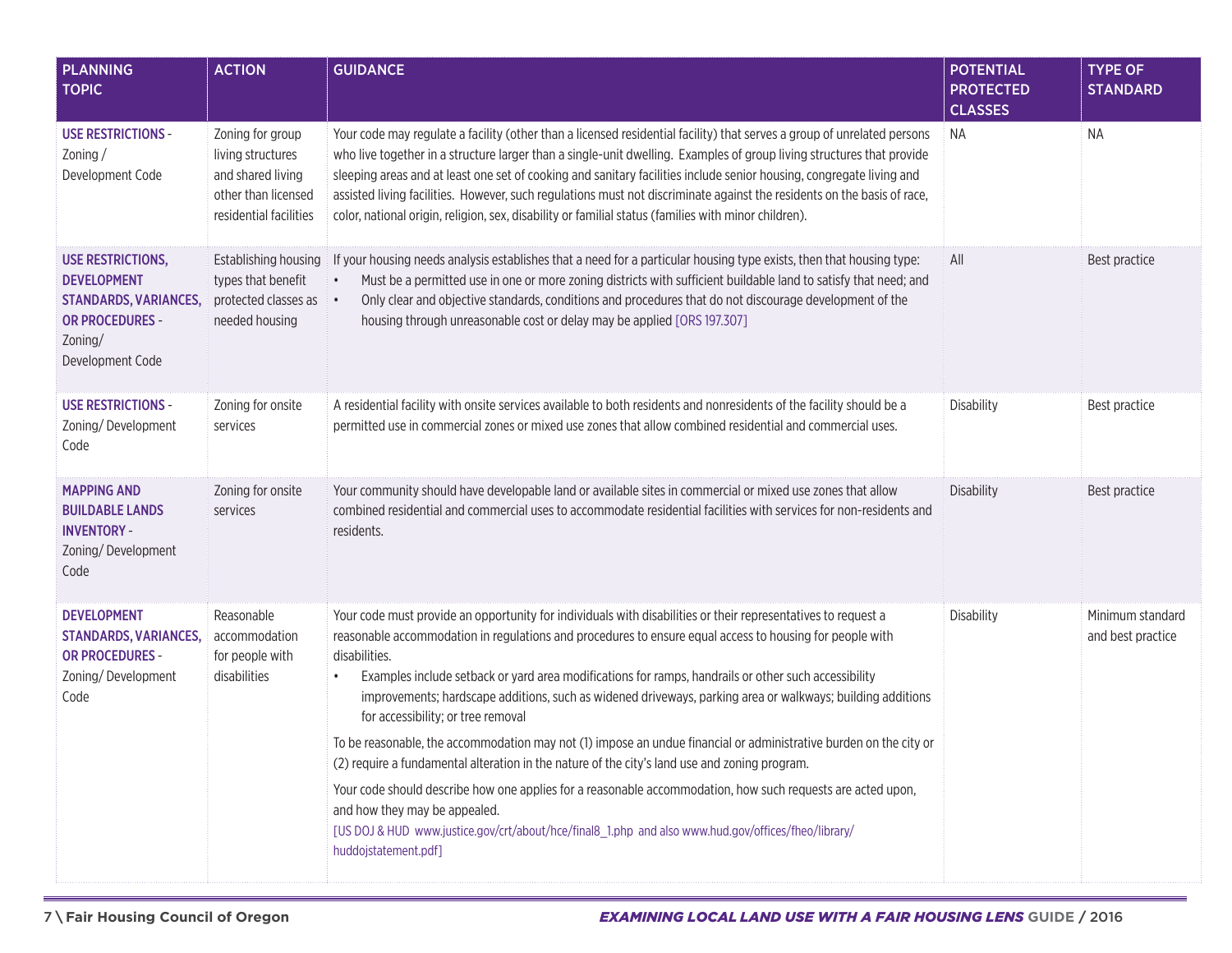| <b>PLANNING</b><br><b>TOPIC</b>                                                                    | <b>ACTION</b>                                                                                                                                                                                                                                                                                                                                                                                                                                                                                                                                                 | <b>GUIDANCE</b>                                                                                                                                                                                                                                                                                                                                                                                                                                                                                                     | <b>POTENTIAL</b><br><b>PROTECTED</b><br><b>CLASSES</b> | <b>TYPE OF</b><br><b>STANDARD</b> |
|----------------------------------------------------------------------------------------------------|---------------------------------------------------------------------------------------------------------------------------------------------------------------------------------------------------------------------------------------------------------------------------------------------------------------------------------------------------------------------------------------------------------------------------------------------------------------------------------------------------------------------------------------------------------------|---------------------------------------------------------------------------------------------------------------------------------------------------------------------------------------------------------------------------------------------------------------------------------------------------------------------------------------------------------------------------------------------------------------------------------------------------------------------------------------------------------------------|--------------------------------------------------------|-----------------------------------|
| <b>ADMINISTRATION &amp;</b><br><b>PROCEDURES -</b><br>Zoning/Development                           | Reasonable<br>accommodation<br>for people with<br>disabilities                                                                                                                                                                                                                                                                                                                                                                                                                                                                                                | To ensure that the reasonable accommodation process is available to people with disabilities and their<br>representatives, your department should have a form and instructions available. If an applicant with a disability<br>requires assistance in making the request, staff should provide the assistance necessary to ensure that the process is<br>available to the applicant.<br>[US DOJ & HUD www.justice.gov/crt/about/hce/final8_1.php and also www.hud.gov/offices/fheo/library/<br>huddojstatement.pdf] | <b>Disability</b>                                      | Best practice                     |
| <b>PARKING STANDARDS,</b><br><b>VARIANCES, OR</b><br><b>PROCEDURES -</b>                           | Parking standards<br>for specialized<br>housing for persons                                                                                                                                                                                                                                                                                                                                                                                                                                                                                                   | Your code should enable applicants developing housing for persons with disabilities to request a reasonable<br>accommodation to existing code for parking, such as adjustments to maximum parking restrictions to accommodate<br>parking for caregivers.                                                                                                                                                                                                                                                            | <b>Disability</b>                                      | Best practice                     |
| Zoning/Development<br>with disabilities<br>Code                                                    |                                                                                                                                                                                                                                                                                                                                                                                                                                                                                                                                                               | Your code should have clear and objective standards defining when adjustments may be made to parking standards<br>based on the proximity of the development to transit or the likelihood that residents will not own personal vehicles.                                                                                                                                                                                                                                                                             |                                                        |                                   |
|                                                                                                    |                                                                                                                                                                                                                                                                                                                                                                                                                                                                                                                                                               | If a variance/adjustment is required, the cost, review process, or information required should not be significantly<br>greater than clear and objective review and should not have the effect of discouraging the request (e.g., fees,<br>engineering study, and extent of discretionary review). Any additional information obtained from the applicant<br>should be of sufficient benefit to warrant this additional step.                                                                                        |                                                        |                                   |
| <b>ADMINISTRATION &amp;</b><br><b>PROCEDURES AND</b><br><b>ZONING / DEVELOPMENT</b><br><b>CODE</b> | Conditional uses                                                                                                                                                                                                                                                                                                                                                                                                                                                                                                                                              | Avoid conditional uses for residential development and limit the scope of the review for residential portions of<br>mixed use and planned unit developments.                                                                                                                                                                                                                                                                                                                                                        | All                                                    | Best practice                     |
| <b>OPERATIONS OF</b><br><b>PLANNING &amp; BUILDING</b><br><b>DEPARTMENTS</b>                       | Fair housing training                                                                                                                                                                                                                                                                                                                                                                                                                                                                                                                                         | Jurisdiction staff should be informed about fair housing. They should know where to refer clients for information<br>about applicable fair housing laws, regulations and best practices. They should know where to refer individuals for<br>assistance who believe that they may have experienced discrimination. Contact the Fair Housing Council of Oregon<br>for information on future training opportunities.                                                                                                   | All                                                    | Best practice                     |
| <b>OPERATIONS OF</b><br><b>PLANNING &amp; BUILDING</b><br><b>DEPARTMENTS</b>                       | Planning services<br>Planning services must be fully available to all without respect to ability/disability and national origin. Either the<br>facility where development and permit facilities are usually provided must be accessible, or the jurisdiction must<br>have an alternative accessible location where those services can be delivered.<br>Planning services must be available to those with mobility, auditory, vision or other disabilities.<br>$\bullet$<br>Planning services must be available in other languages, if necessary.<br>$\bullet$ |                                                                                                                                                                                                                                                                                                                                                                                                                                                                                                                     | <b>Disability</b><br>National origin                   | Minimum standard                  |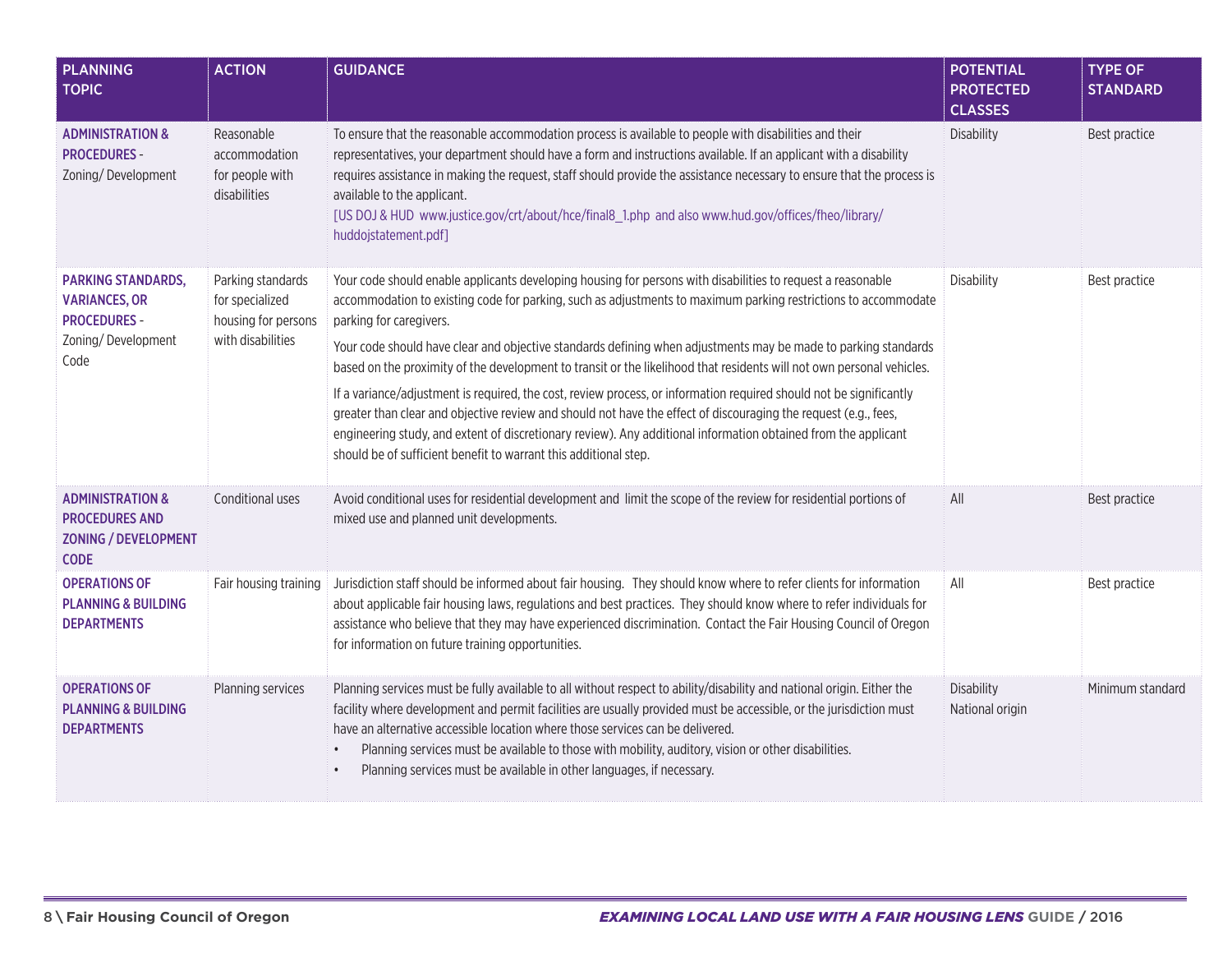## How Affordable Housing Friendly Are Your Plans, Codes, and Practices?



In many jurisdictions, a majority of people who are subject to potential discrimination on the basis of race, color, sex, religion, national origin, disability or familial status (federal protected classes) or marital status, sexual orientation, source of income or domestic violence survivors (Oregon State protected classes) may also require lower-cost (affordable) housing. Thus, regulations, plans, codes and practices that act as barriers to the development or maintenance of affordable housing may have a disparate impact on protected classes and may violate fair housing regulations. Conversely, efforts to promote the development of affordable housing may have the effect of affirmatively furthering fair housing. However, only addressing the need for affordable housing, without also addressing other kinds of fair housing issues, is not sufficient to ensure compliance with fair housing laws or requirements to affirmatively further fair housing.

The standards below are provided for those jurisdictions that find that they have a nexus between affordable and fair housing and thus wish to encourage the development of affordable housing as one of the ways that they affirmatively furthering fair housing.

| <b>PLANNING TOPIC</b>                                                     | <b>ACTION</b>                                     | <b>GUIDANCE</b>                                                                                                                                                                                                                                                                                                                                                | <b>TYPE OF STANDARD</b>                                                               |
|---------------------------------------------------------------------------|---------------------------------------------------|----------------------------------------------------------------------------------------------------------------------------------------------------------------------------------------------------------------------------------------------------------------------------------------------------------------------------------------------------------------|---------------------------------------------------------------------------------------|
| <b>MAPPING AND BUILDABLE LANDS INVENTORY -</b><br>Zoning/Development Code | Continuing review of needed<br>housing            | Review your housing needs analysis and track how developable<br>residential land is being built out, to ensure that sufficient housing is<br>being built that meets the needs of the full range of current and future<br>residents and that sufficient and appropriately-zoned land is available for<br>needed housing.<br>[Goal 10, OAR 660.015, ORS 197.303] | Required updates are minimum standards;<br>ongoing review constitutes a best practice |
| <b>DEVELOPMENT AND DESIGN STANDARDS -</b><br>Zoning/Development Code      | Minimum lot size and<br>affordability             | Your code should not impose a minimum lot size that has the effect<br>of pricing-out lower-cost housing. Your minimum lot size should<br>not unnecessarily constrain the number of housing units that can be<br>constructed on buildable land.                                                                                                                 | Best practice                                                                         |
| <b>DEVELOPMENT AND DESIGN STANDARDS -</b><br>Zoning/Development Code      | Setbacks and affordability                        | Your code should not impose setback requirements that either have<br>the effect of pricing-out lower-cost housing by requiring large lot<br>development or otherwise constrain the supply of housing that can be<br>used for the development of lower-cost housing.                                                                                            | Best practice                                                                         |
| <b>PARKING STANDARDS</b><br>Zoning/Development Code                       | Minimum parking<br>requirements and affordability | Minimum parking requirements per dwelling unit of attached and/<br>or multi-unit housing should not be greater than those required of<br>detached single-unit housing, thereby increasing financial burden on<br>housing types that require less land and are, therefore, more affordable.                                                                     | Best practice                                                                         |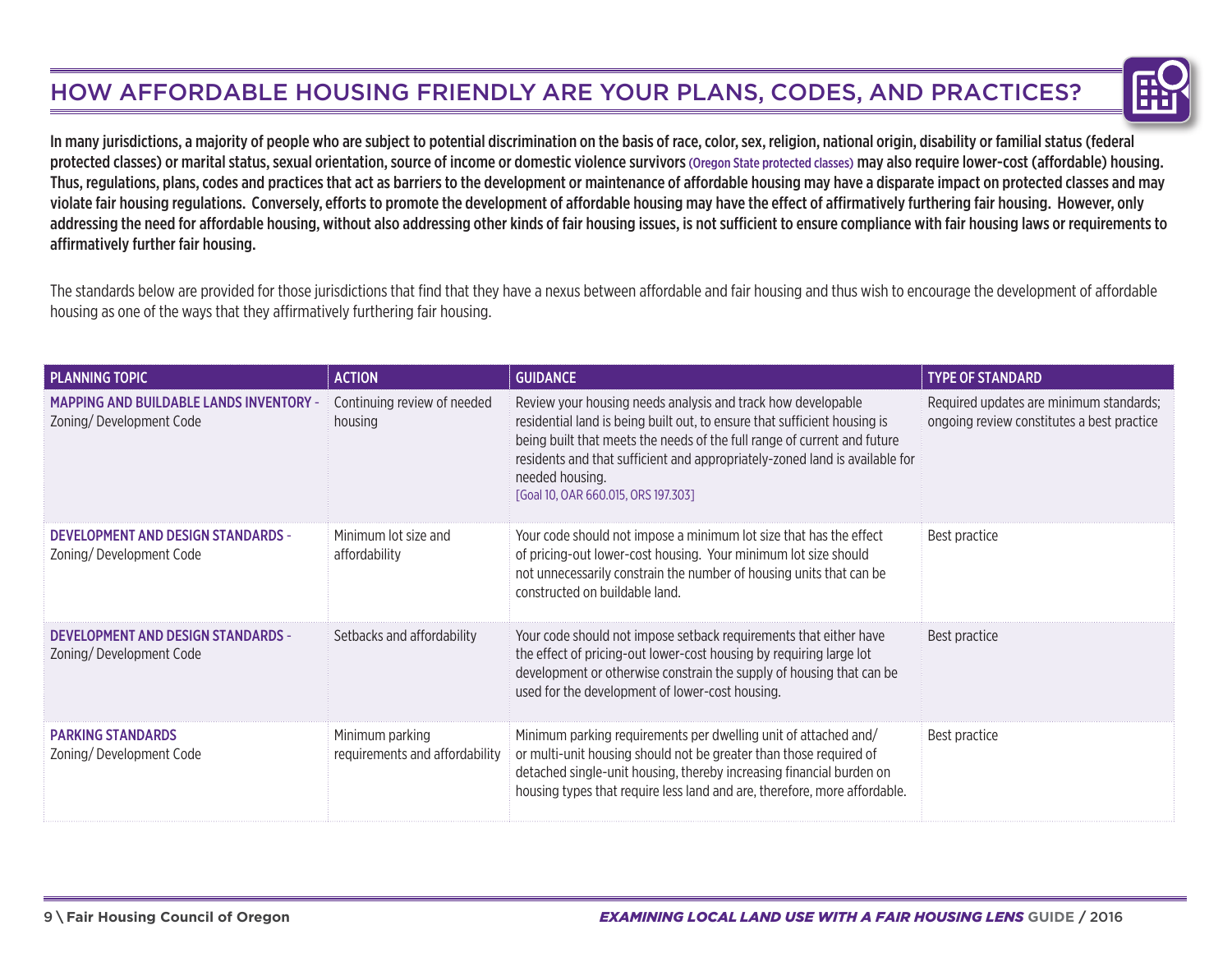| <b>PLANNING TOPIC</b>                                                                              | <b>ACTION</b>                                          | <b>GUIDANCE</b>                                                                                                                                                                                                                                                                                                                                                                                                                                                                                                                                                                                                                                                                                                                                                                                                                    | <b>TYPE OF STANDARD</b> |
|----------------------------------------------------------------------------------------------------|--------------------------------------------------------|------------------------------------------------------------------------------------------------------------------------------------------------------------------------------------------------------------------------------------------------------------------------------------------------------------------------------------------------------------------------------------------------------------------------------------------------------------------------------------------------------------------------------------------------------------------------------------------------------------------------------------------------------------------------------------------------------------------------------------------------------------------------------------------------------------------------------------|-------------------------|
| <b>USE RESTRICTIONS -</b><br>Zoning/Development Code                                               | Manufactured housing and<br>mobile homes standards     | Your code must allow manufactured housing as follows:<br>Allow manufactured housing that meets certain standards for<br>$\bullet$<br>minimum size, appearance and energy efficiency as permitted uses<br>in single-unit zones (with the exception of historic districts and lots<br>adjacent to historic districts). [ORS 197.312 through ORS 197.314]<br>Allow manufactured housing subdivisions in single-unit zones.<br>$\bullet$<br>Allow mobile or manufactured dwelling parks in zoning districts<br>$\bullet$<br>that allow 6 to 12 dwelling units per acre. Establish only clear and<br>objective standards for the manufactured dwelling parks. Your code<br>must not establish a minimum lot size of less than one acre for the<br>manufactured dwelling park.<br>[ORS 197.303, 197.314 and 197.475 through ORS 197.492] | Minimum standard        |
| <b>USE RESTRICTIONS -</b><br>Zoning/Development Code                                               | Duplexes and affordability                             | Consider allowing duplexes on corner lots in single-unit zones as a<br>means to encourage the development of affordable housing.                                                                                                                                                                                                                                                                                                                                                                                                                                                                                                                                                                                                                                                                                                   | Best practice           |
| <b>DEVELOPMENT &amp; DESIGN AND</b><br><b>LAND DIVISION STANDARDS -</b><br>Zoning/Development Code | Small lot development and<br>affordable land supply    | Consider allowing the development of existing substandard lots (lots of<br>record) as a means to increase the supply of affordable land available for<br>residential development.                                                                                                                                                                                                                                                                                                                                                                                                                                                                                                                                                                                                                                                  | Best practice           |
| <b>DEVELOPMENT &amp; DESIGN AND</b><br><b>LAND DIVISION STANDARDS -</b><br>Zoning/Development Code | Flag lots and affordable land<br>supply                | Consider allowing development on flag lots as a means to increase the<br>supply of land available for residential development.                                                                                                                                                                                                                                                                                                                                                                                                                                                                                                                                                                                                                                                                                                     | Best practice           |
| <b>DEVELOPMENT &amp; DESIGN AND</b><br><b>LAND DIVISION STANDARDS -</b><br>Zoning/Development Code | Alley-accessed lots and<br>affordable land supply      | Consider allowing the development of housing units that are accessed<br>solely from alleys as a means to increase the supply of land available for<br>residential development.                                                                                                                                                                                                                                                                                                                                                                                                                                                                                                                                                                                                                                                     | Best practice           |
| <b>USE RESTRICTIONS -</b><br>Zoning/Development Code                                               | Row houses & attached<br>houses and affordability      | Consider allowing the development of row houses and/or attached<br>townhouses in single-unit zones as a means to encourage the<br>development of affordable housing.                                                                                                                                                                                                                                                                                                                                                                                                                                                                                                                                                                                                                                                               | Best practice           |
| <b>USE RESTRICTIONS -</b><br>Zoning/Development Code                                               | Single-room occupancy<br>units(SROs) and affordability | Allow for single room occupancy units (SROs), residential hotels or<br>rooming houses as a way to increase the supply of smaller affordable<br>housing units.<br>Existing hotels/motels could be allowed to be converted to single room<br>occupancy units (SROs).                                                                                                                                                                                                                                                                                                                                                                                                                                                                                                                                                                 | Best practice           |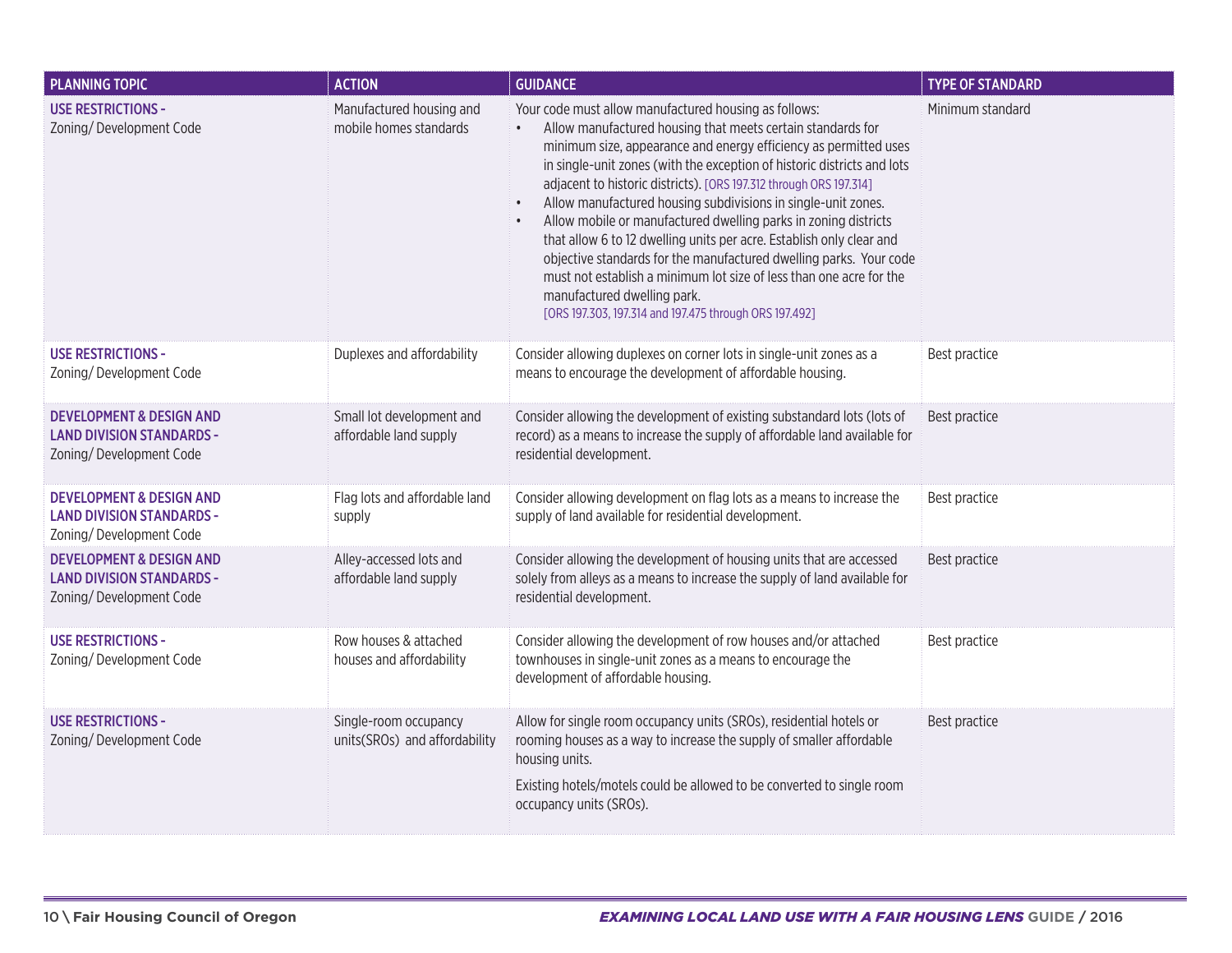| <b>PLANNING TOPIC</b>                                                                                                                                 | <b>ACTION</b>                                                              | <b>GUIDANCE</b>                                                                                                                                                                                                                                                                                       | <b>TYPE OF STANDARD</b> |
|-------------------------------------------------------------------------------------------------------------------------------------------------------|----------------------------------------------------------------------------|-------------------------------------------------------------------------------------------------------------------------------------------------------------------------------------------------------------------------------------------------------------------------------------------------------|-------------------------|
| <b>USE RESTRICTIONS -</b><br>Zoning/Development Code                                                                                                  | Accessory dwelling units and<br>affordability                              | Allow the development of accessory dwelling units on single-unit lots as<br>a means to increase the supply of affordable housing.                                                                                                                                                                     | Best practice           |
| <b>DEVELOPMENT AND DESIGN STANDARDS -</b><br>Zoning/Development Code                                                                                  | Minimum density requirement<br>in multi-unit zones                         | Include minimum density requirements in multi-unit zones as a way<br>to ensure the capacity and land-efficient development needed to<br>accommodate affordable housing.                                                                                                                               | Best practice           |
| <b>USE RESTRICTIONS -</b><br>Zoning/Development Code                                                                                                  | Homeless camping provisions                                                | Consider allowing homeless camping on up to two parcels [ORS 446.265],<br>on land owned by faith-based organizations [US Religious Land Use and<br>Institutionalized Persons Act of 2000] or as homeless overnight street<br>parking in appropriate places, such as industrial zones.                 | Best practice           |
| <b>DEVELOPMENT AND DESIGN STANDARDS -</b><br>Zoning / Development Code                                                                                | Density bonus for affordable<br>housing                                    | Consider creating a density bonus for affordable housing in single-unit<br>zones as a means to encourage the development of affordable housing.<br>Provision could address the number of allowed units, additional floor<br>area ratio, site arrangement /set back standards, and/or height increase. | Best practice           |
| <b>ADMINISTRATION &amp; PROCEDURES AND</b><br><b>DEVELOPMENT &amp; DESIGN STANDARDS</b>                                                               | Planned unit developments,<br>cluster subdivisions                         | Consider including code provisions that permit planned unit<br>developments and/or cluster subdivisions as a means to encourage<br>the development of a variety of housing types, including those that are<br>affordable.                                                                             | Best practice           |
| <b>TRANSPORTATION STANDARDS AND</b><br><b>PROCEDURES -</b><br>Land Division, Subdivision, Zoning Code                                                 | Skinny streets and<br>affordability                                        | Consider allowing the use of skinny streets or other alternative, lower-<br>cost street standards as a way to reduce overall development costs.                                                                                                                                                       | Best practice           |
| <b>ADMINISTRATION &amp; PROCEDURES AND</b><br><b>ZONING/ DEVELOPMENT CODE AND</b><br><b>OPERATIONS OF PLANNING AND BUILDING</b><br><b>DEPARTMENTS</b> | Expedited review for<br>affordable housing                                 | Consider instituting processes for expediting the development review of<br>affordable housing.                                                                                                                                                                                                        | Best practice           |
| <b>ADMINISTRATION &amp; PROCEDURES -</b><br>Zoning/ Development Code and Operations of<br>Planning and Building Departments                           | Financing system<br>development charges and fees<br>for affordable housing | Consider establishing a method of financing the cost of system<br>development charges (SDCs) and/or permit fees for affordable housing.<br>If your jurisdiction demands that its lien be in first position, this may<br>render this option unfeasible for publicly subsidized housing units.          | Best practice           |